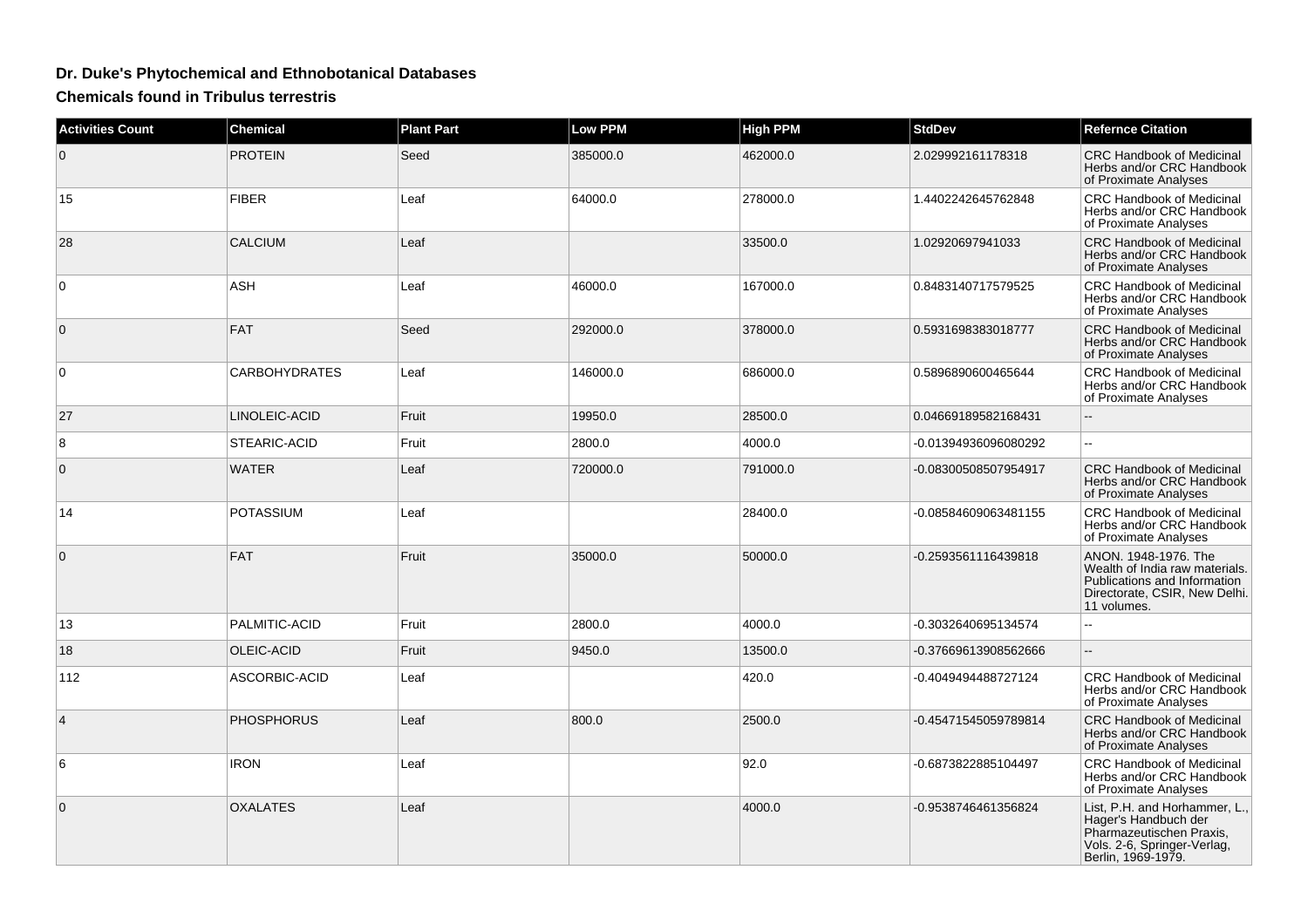| <b>Activities Count</b> | <b>Chemical</b>                                        | <b>Plant Part</b> | <b>Low PPM</b> | High PPM | <b>StdDev</b>       | <b>Refernce Citation</b>                                                                                                               |
|-------------------------|--------------------------------------------------------|-------------------|----------------|----------|---------------------|----------------------------------------------------------------------------------------------------------------------------------------|
| $\overline{0}$          | FAT                                                    | Leaf              |                | 5000.0   | -1.0254745536914338 | <b>CRC Handbook of Medicinal</b><br>Herbs and/or CRC Handbook<br>of Proximate Analyses                                                 |
| $\overline{0}$          | <b>PROTEIN</b>                                         | Leaf              |                | 54000.0  | -1.5746568815306012 | <b>CRC Handbook of Medicinal</b><br>Herbs and/or CRC Handbook<br>of Proximate Analyses                                                 |
| 12                      | STIGMASTEROL                                           | Flower            |                |          |                     |                                                                                                                                        |
| $\overline{7}$          | <b>DIOSGENIN</b>                                       | Shoot             |                |          |                     |                                                                                                                                        |
| 0                       | <b>HECOGENIN</b>                                       | Shoot             |                |          |                     |                                                                                                                                        |
| $\overline{0}$          | DESOXYDIOSGENIN                                        | Shoot             |                |          |                     |                                                                                                                                        |
| 23                      | <b>HARMINE</b>                                         | Seed              |                |          |                     | ANON. 1948-1976. The<br>Wealth of India raw materials.<br>Publications and Information<br>Directorate, CSIR, New Delhi.<br>11 volumes. |
| 5                       | DAUCOSTEROL                                            | Shoot             |                |          |                     | $\sim$                                                                                                                                 |
| 0                       | SAPONOSIDE-C                                           | Plant             |                |          |                     | J.S. Glasby Dict.Pls<br>Containing 2ndary<br>Metabolite. 1991.                                                                         |
| $\overline{0}$          | 25-D-SPIROSTA-3,5-DIENE                                | Plant             |                |          |                     | ANON. 1948-1976. The<br>Wealth of India raw materials.<br>Publications and Information<br>Directorate, CSIR, New Delhi.<br>11 volumes. |
| $\overline{7}$          | <b>HARMAN</b>                                          | Plant             |                |          |                     | ANON. 1948-1976. The<br>Wealth of India raw materials.<br>Publications and Information<br>Directorate, CSIR, New Delhi.<br>11 volumes. |
| $\overline{0}$          | <b>CRACILLIN</b>                                       | Plant             |                |          |                     | List, P.H. and Horhammer, L.,<br>Hager's Handbuch der<br>Pharmazeutischen Praxis,<br>Vols. 2-6, Springer-Verlag,<br>Berlin, 1969-1979. |
| 87                      | <b>RUTIN</b>                                           | Shoot             |                |          |                     | List, P.H. and Horhammer, L.,<br>Hager's Handbuch der<br>Pharmazeutischen Praxis,<br>Vols. 2-6, Springer-Verlag,<br>Berlin, 1969-1979. |
| $\overline{0}$          | NEOHECOGENIN-3-O-<br>BETA-D-<br><b>GLUCOPYRANOSIDE</b> | Shoot             |                |          |                     |                                                                                                                                        |
| 8                       | <b>GLUTAMIC-ACID</b>                                   | Fruit             |                |          |                     |                                                                                                                                        |